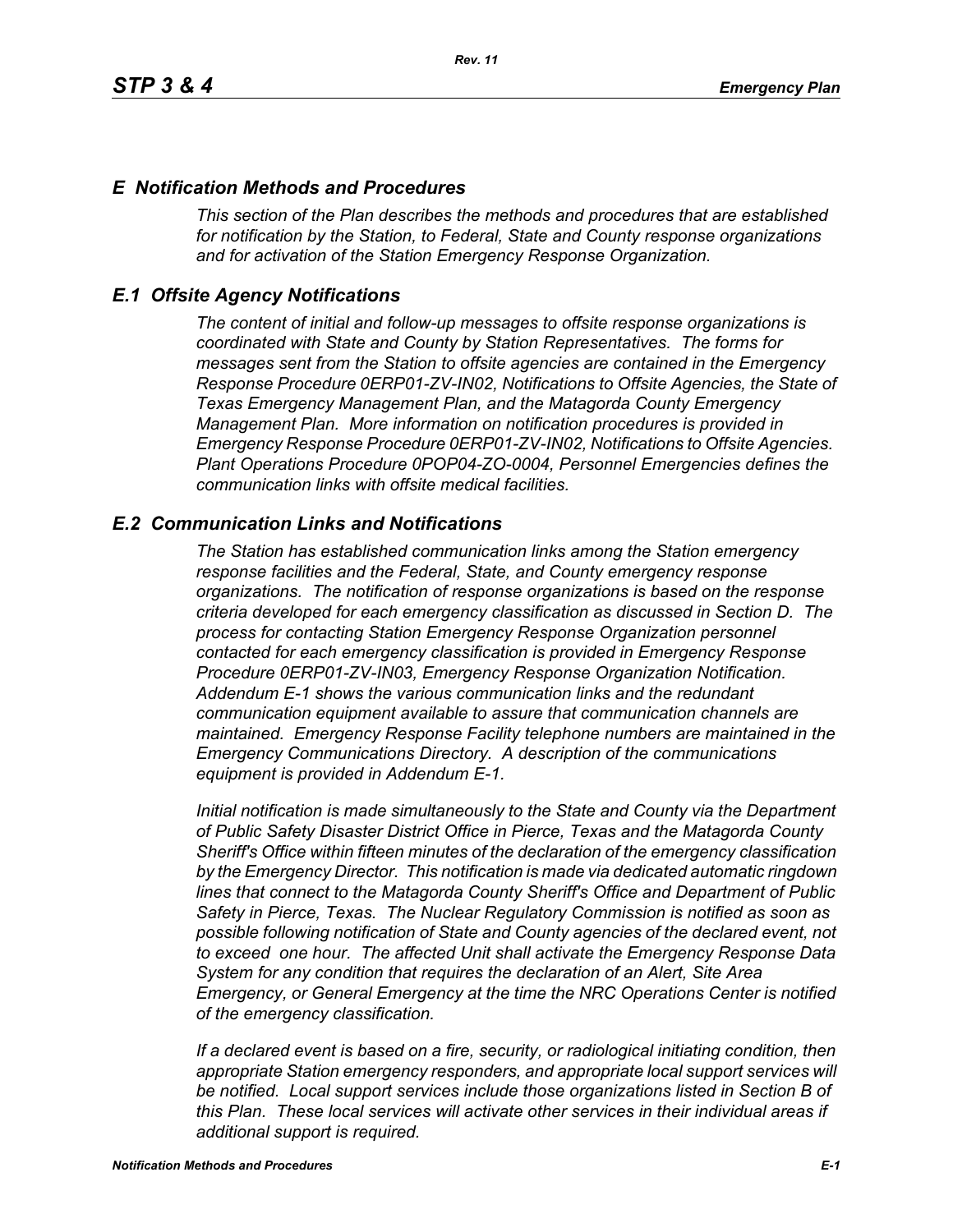# *E.2.1 Unusual Event*

*For an Unusual Event, emergency classification, the Shift Supervisor serving as Emergency Director, will initiate notifications in accordance with Emergency Response Procedure 0ERP01-ZV-IN02, Notifications to Offsite Agencies, and 0ERP01-ZV-IN03, Emergency Response Organization Notification. These procedures are prepared to meet the requirements of Code of Federal Regulations, Title 10, Part 20.2202 or 50.72.*

# *E.2.2 Alert*

*For an Alert emergency classification, the Emergency Director will initiate notifications in accordance with Emergency Response Procedure 0ERP01-ZV-IN02, Notifications to Offsite Agencies, and augment the onshift duty complement using 0ERP01-ZV-IN03, Emergency Response Organization Notification. The Station Emergency Response Organization will be notified and requested to report to their respective Emergency Response Facilities. The Operations Support Center and the Technical Support Center will be activated. The Emergency Operations Facility and Joint Information Center are staffed as a precautionary action, and may be activated at the discretion of the Emergency Director. Dose projection capability is provided in the Emergency Operations Facility at an Alert. Personnel in the Emergency Operations Facility act in a support role to the Technical Support Center. The purpose of this emergency classification is to provide early and prompt notification of minor events which could lead to more serious consequences given operator error or equipment*  failure, or which may be indicative of more serious conditions that are not yet fully *realized.*

# *E.2.3 Site Area Emergency*

*For a Site Area Emergency classification, the Emergency Director will initiate notifications in accordance with Emergency Response Procedure 0ERP01-ZV-IN02, Notifications to Offsite Agencies, and augment the activated ERO staff utilizing 0ERP01-ZV-IN03, Emergency Response Organization Notification. Members of the Station Emergency Response Organization are notified and requested to report to their respective emergency response facilities which are activated at the Site Area Emergency. The emergency classification reflects conditions where full mobilization of emergency personnel is indicated, as well as, the dispatch of Offsite Field Teams with associated communications.*

*The Department of State Health Services, shall establish communications with the Matagorda County Emergency Management Organization, the Texas Department of Public Safety, the Governor's Division of Emergency Management, and the Station.* 

*The Department of State Health Services, may activate its Radiological Response Organization and dispatch Radiological Response Teams to the site environs to perform radiological monitoring and environmental impact assessment. The Emergency Management Council is activated upon notification of the declared event by the Station. The Department of State Health Services may dispatch a mobile environmental analysis and sampling vehicle to the Staging Area at the Bay City Civic Center to assist the Radiological Response Teams.*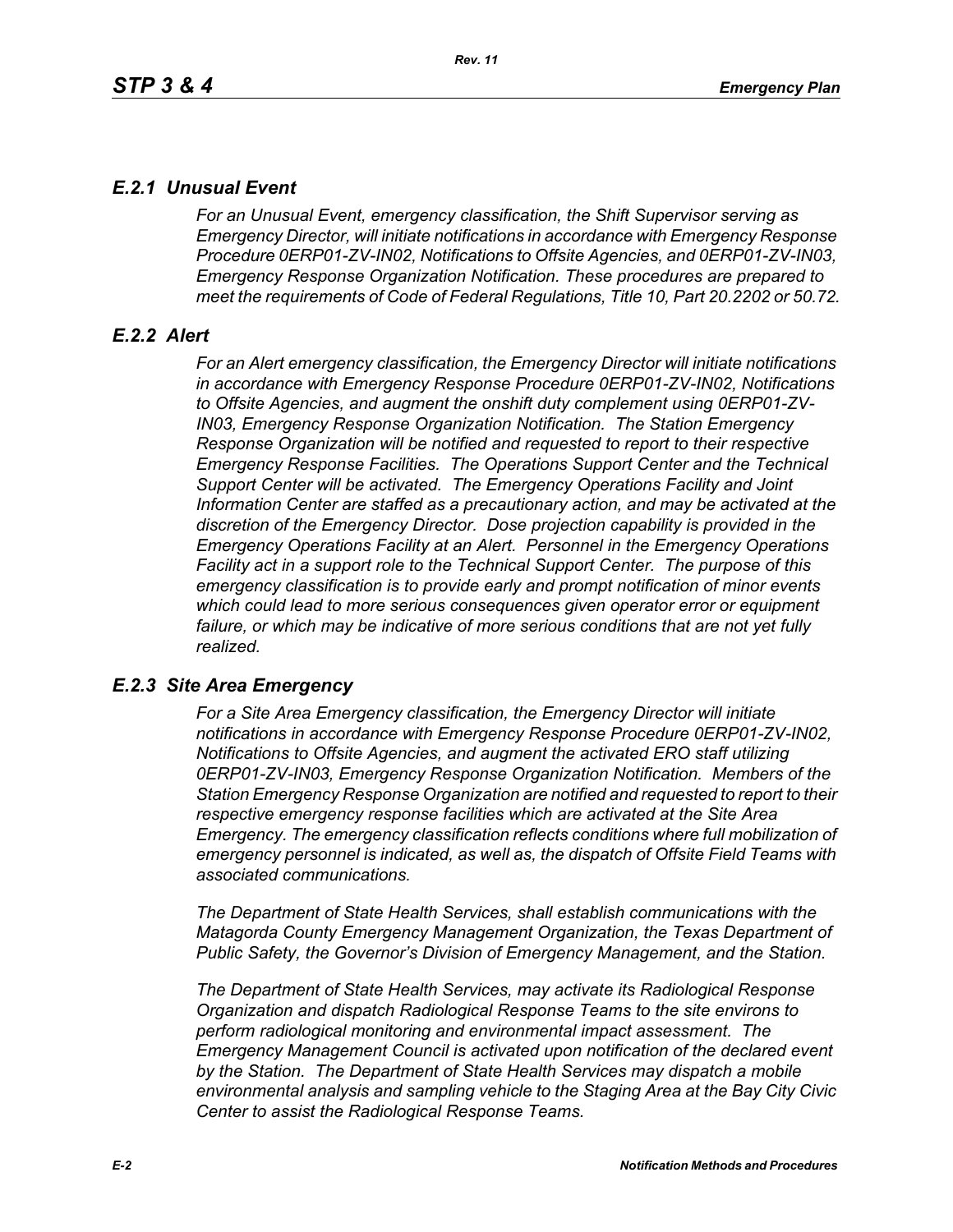# *E.2.4 General Emergency*

*For a General Emergency classification, the Emergency Director will initiate notifications in accordance with Emergency Response Procedure 0ERP01-ZV-IN02, Notifications to Offsite Agencies, and notify Emergency Response Organization personnel utilizing 0ERP01-ZV-IN03, Emergency Response Organization Notification. The entire Station Emergency Response Organization is notified and directed to report to their respective emergency response facilities. The emergency classification reflects conditions requiring immediate implementation of appropriate predetermined protective actions.*

*The Department of State Health Services, shall establish communications with the Matagorda County Emergency Management Organization, the Texas Department of Public Safety, the Governor's Division of Emergency Management, and the Station.*

*The Department of State Health Services, may activate its Radiological Response Organization and dispatch Radiological Response Teams to the site environs to perform radiological monitoring and environmental impact assessment. The Department of Public Safety may provide escort for the Department of State Health Services, Radiological Response Team personnel. The Emergency Management Council is activated upon notification of the declared event by the Station. The Department of State Health Services will dispatch a mobile environmental analysis and sampling vehicle to the Staging Area at the Bay City Civic Center to assist the Radiological Response Teams.*

## *E.3 Notification of the General Public*

*The general public (resident and transient population) will be notified of an Unusual Event through press releases, radio broadcasts, and other news media. The general public will be notified of Alert or higher declarations through news advisories and/or Emergency Alert System messages prepared by Matagorda County Emergency Management officials. During emergencies that may require the implementation of protective actions, the general public will be alerted by the Prompt Notification System, which consists of alert radios, warning sirens, and news advisories and/or Emergency Alert System messages. This system is designed to enable the County authorities to notify essentially all of the population within the Emergency Planning Zone within about fifteen minutes.* 

*Sirens are utilized to alert the more densely populated areas identified on Figure E-1. This system was designed considering the Federal Emergency Management Agency's Outdoor Warning System Guide (CPG-17), Federal Emergency Management Agency - Report-10, and the Nuclear Regulatory Commission's guidance presented in NUREG-0654/FEMA-REP-1, Rev. 1. All sirens have a single tone, two signal capability with a required signal duration of at least three minutes. The siren system is activated from the Matagorda County Sheriff's Office, or from the Station Emergency Operations Facility; individual sirens can be activated singularly at the individual siren location. The Station is responsible for the maintenance and routine testing of the siren system in accordance with NUREG 0654/Federal Emergency Management Agency Report-1 and the siren manufacturer's technical manual.*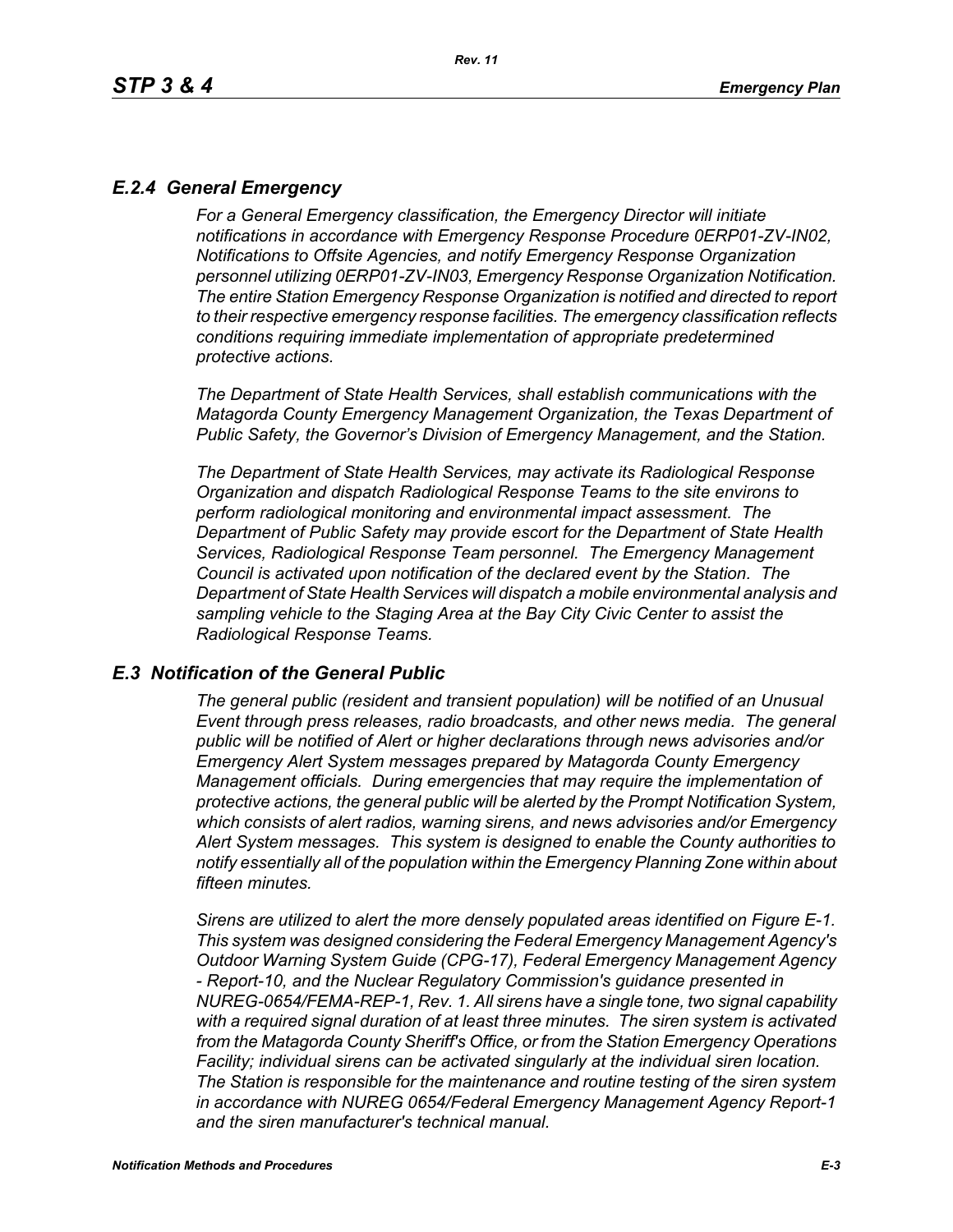*Deficiencies that are identified in the routine testing of the siren subsystem shall be corrected in an expedient manner not to exceed four months [10CFR50.54(s)(2)]. During this period of time, alternate notification methods shall be provided for residents within the siren's coverage, if the deficiency renders a siren out-of-service. This service is described in Matagorda County Emergency Management Plan Procedures.*

*The warning sirens and alert radios are activated by radio signal. The primary activation point is the Matagorda County Sheriff's Office. The sirens are activated by radio directly from the Sheriff's Office. The alert radios are activated by an Emergency Alert System signal from KMKS FM Radio Station in Bay City based on direction from Matagorda County Emergency Management officials. This service to the general public is provided 24 hours per day to accommodate day or night activation's. The secondary control point for the siren system is the Station Emergency Operations Facility. The siren system will be activated at the secondary control point only as directed by the Matagorda County Emergency Management officials and as approved by the Emergency Director.* 

*Reasonable efforts shall be made to provide alert radios to residences within the ten mile emergency planning zone that are outside the effective coverage area of the siren system, as well as to major businesses, recreational areas and schools within the ten mile emergency planning zone. The alert radios are tested on a regular basis with activation of the test signal for the Emergency Alert System. Radios have a battery backup provision in the event of power failure. Instructions for use accompany the radio package. Maintenance and documentation is the responsibility of the Station.* 

*The public receives instructions periodically that they are to tune to their local Emergency Alert System radio station, KMKS FM Radio, for emergency instructions whenever the sirens or alert radios are activated. The Emergency Alert Messages originate from Matagorda County officials.* 

## *E.4 Matagorda County Instructions to the Public*

*Matagorda County Emergency Management officials may use preformatted messages which give instructions to the public regarding specific protective actions to be taken by occupants of affected areas, if protective actions become necessary. Typical text for the messages are provided in the Matagorda County Emergency Management Plan Procedures. The Station has established notification methods and will provide information to Matagorda County that will allow officials of Matagorda County to make decisions on the appropriate public warning messages to be broadcast via the Emergency Alert System.*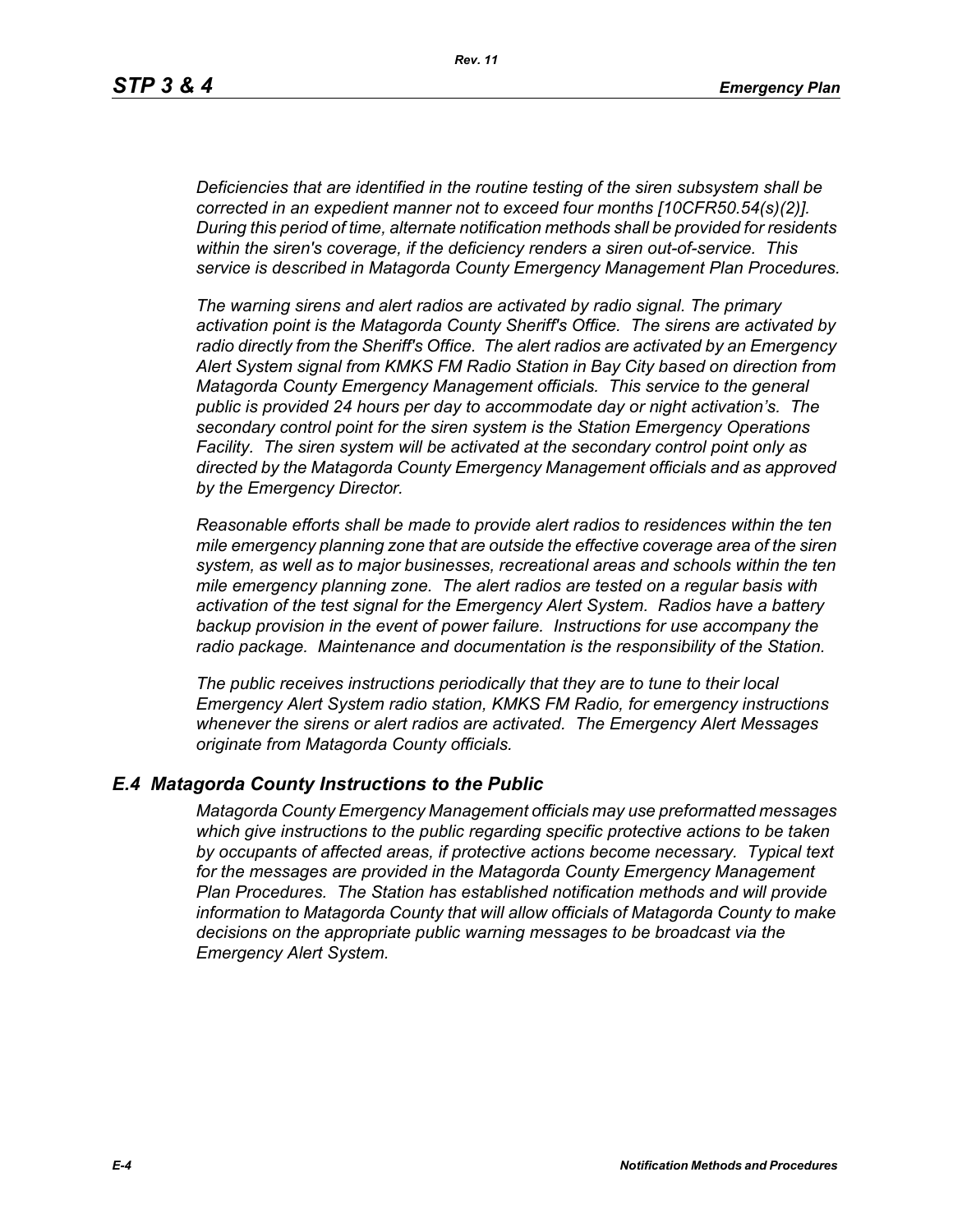# *Addendum E-1 Emergency Response Facilities Communications Page 1 of 3*

# *1.0 Function*

*The communications systems are designed to provide rapid and efficient communications required for operation and administration of the plant under all operating and emergency conditions. The diverse subsystems provided assure that adequate onsite and offsite communications are available to support orderly plant operation, shutdown, firefighting, and evacuation. In addition, attention is given to maintaining contact with the Matagorda County Sheriff's Office, the Department of Public Safety Disaster District in Pierce, Texas, and the Nuclear Regulatory Commission.*

## *2.0 Design Bases*

*The communications systems are not safety related and have no safety design bases. Failure of these systems shall not compromise any safety-related system nor require a plant shutdown.*

*The communications systems are designed to provide effective onsite and offsite communications. It allows operation and administration of the plant during all modes of operation.*

## *3.0 Description*

## *3.1 The following typical subsystems are provided:*

- *Telephone System*
- *Public Address (paging/alarm system)*
- *Maintenance Jack System*
- *Two-way Radio System*
- *Radio Paging System (beeper)*
- *Communications Console*
- *Satellite Telephone*
- *Emergency Notification & Response System (ENRS)*

## *3.1.1 Onsite Communications Systems*

#### *3.1.1.1 Telephone System*

*The telephone system is a Public Branch Exchange system that provides dial access to General Telephone Company of the Southwest in the Palacios central office, and microwave circuits to Bay City and Houston. The system has an independent, automatic starting and switching, backup power source. Additionally, dial*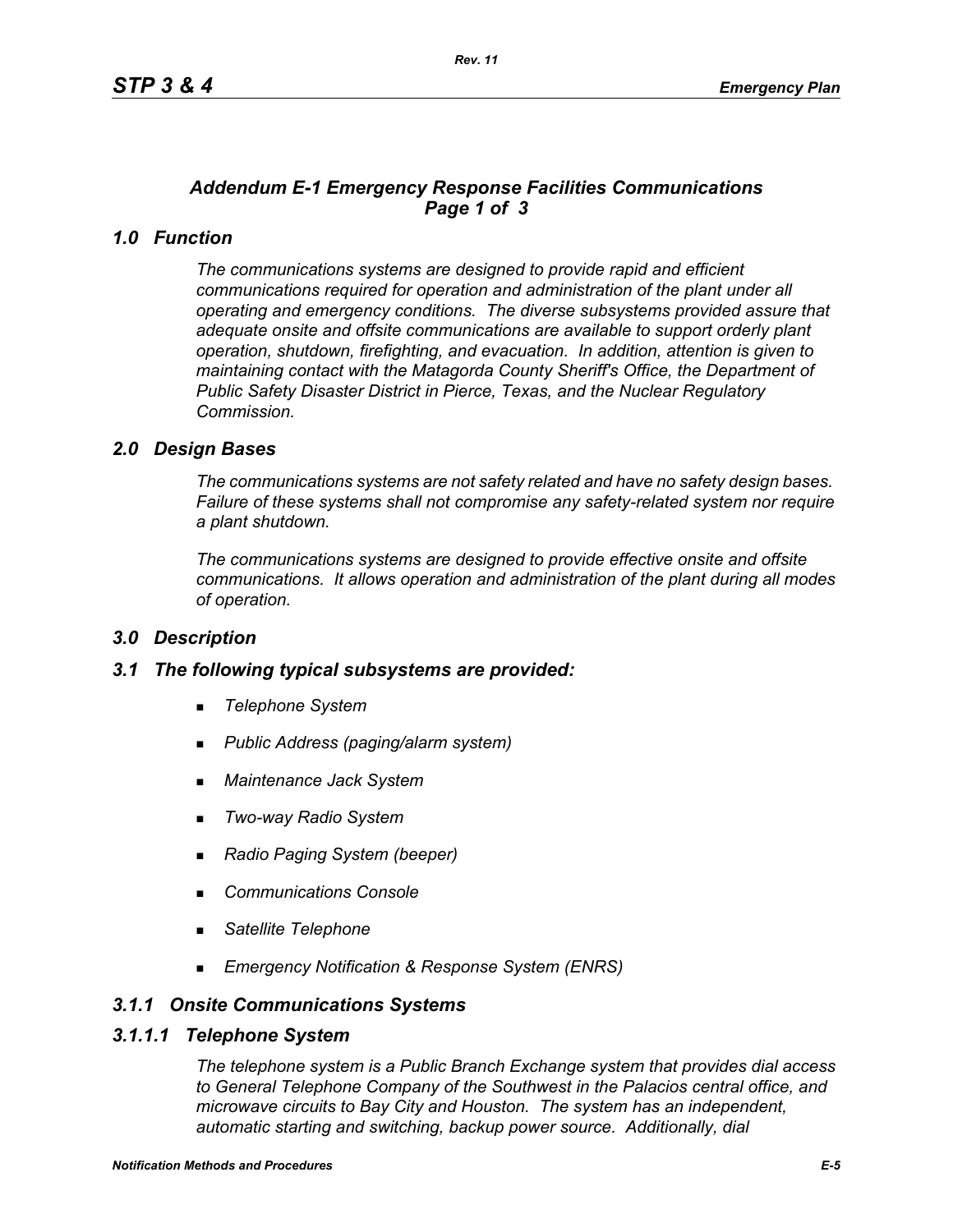# *Addendum E-1 Emergency Response Facilities Communications Page 2 of 3*

*access to the plant voice paging system, the radio paging system (beeper) and telecopiers is provided.*

# *3.1.1.2 Public Address (Paging/Alarm System)*

*The voice paging and alarm system is provided to transmit routine messages, and emergency signals, such as fire, plant evacuation, and radiation emergency alarms. Flashing lights are provided in high noise areas inside plant buildings.*

## *3.1.1.3 Maintenance Jack System*

*Telephone jack stations are provided throughout the plant for operating convenience during repair, operation, and maintenance of equipment required for safe shutdown.* 

*Two-Way Radio System Radio repeater base stations provide communication between control base stations, mobile units and hand-held portable radios within the plant area. Self-contained batteries power hand-held portables.* 

# *3.1.1.4 Radio Paging System (Beeper)*

*The radio paging system includes a fixed transmitter and receives only portable units. The pager system is a tone system that may be activated from plant telephones or from offsite touch-tone telephones.* 

## *3.1.1.5 Communications Consoles*

*The communications consoles provide plant operators with access to the telephone system, two-way radio channels, radio paging systems, and the public address systems. Plant emergency and fire alarm signals are activated from designated communications consoles.*

# *3.1.1.6 Emergency Notification & Response System (ENRS)*

*ENRS is an offsite automated computer operated system used for ERO pager activation and AutoDial Telephone notification of declared emergencies. This system maintains a redundant system in case of a primary system failure. A backup to the offsite automated computer system consists of activation of all STPNOC ERO pagers.*

## *3.1.2 Offsite Communications Systems*

*Access to the nationwide dial telephone network is through the local telephone exchange at Palacios, Texas. The exchange is owned and operated by General Telephone Company of the Southwest. The Center Point Energy microwave system also provides communication circuits into Houston. Offsite communication with the commercial telephone network is established via these circuits and can be accessed from both the Control Rooms, both Technical Support Centers, and the Emergency Operations Facility.*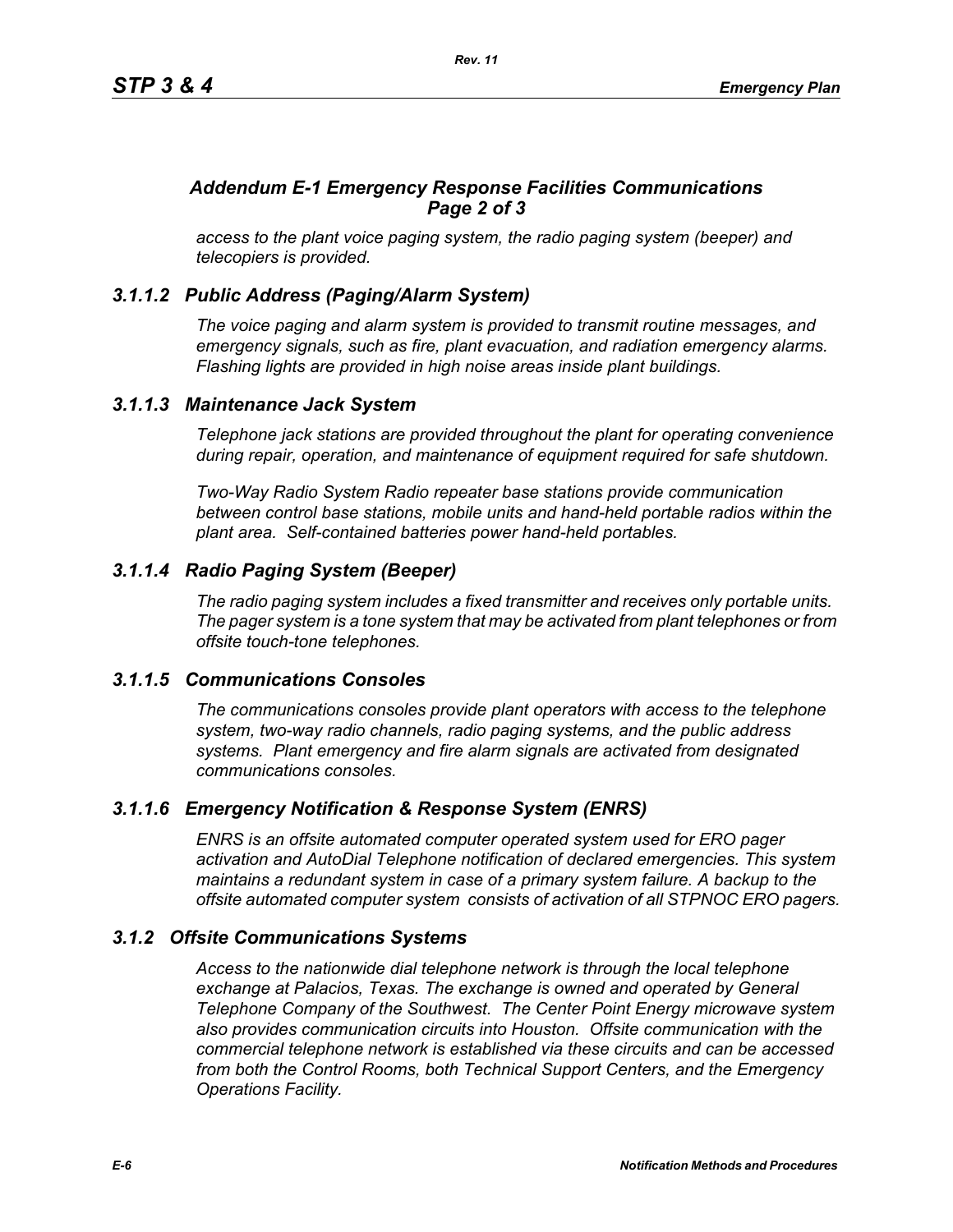# *Addendum E-1 Emergency Response Facilities Communications Page 3 of 3*

*Dedicated automatic ringdown lines allow immediate and direct contact with the Matagorda County Sheriff's Office and the Texas Department of Public Safety, Disaster District Sub 2C in Pierce.*

 *The Federal Telephone System (FTS) 2001 is a dedicated telephone system for establishing contact with the Nuclear Regulatory Commission Operations Center in Rockville, Maryland. This telephone circuit is also known as the Emergency Notification System.*

*The Health Physics Network, another Federal Telephone System (FTS) 2001 dedicated telephone system, is designed to provide communications with the NRC Health Physics Section and/or other nuclear power plants during a declared emergency or drill/exercise.*

*Special telephone service circuits allow immediate and direct contact with the STP Coordinator.*

*A satellite telephone is maintained in the Control Rooms. This telephone can be operated on Alternating Current or Direct Current power and provides worldwide access via satellite in case of a total loss of all telephone capability to the Station and/or surrounding area.*

## *3.2 Operation*

*The communications systems are designed to allow contact among plant personnel, and plant-to-offsite communications during normal and emergency conditions.Station procedure 0PGP05-ZV-0011, Emergency Communications, provides guidance regarding the operation of the Emergency Communication systems when responding to an emergency or drill/exercise. Station procedures 0PGP05-ZV-0002, Emergency Response Activities Schedule, and 0PGP07-ZA-0011, Communication Systems, provide details on the maintenance and testing requirements for the communication systems.*

## *3.3 Systems Interface*

*The telephone system provides interface between incoming telephone lines, the microwave system, plant voice paging system, radio-paging system, communications consoles and other associated equipment. The communications consoles interface with the telephone system, the radio system, and the plant voice paging system. Radio and telephone equipment used in the Technical Support Centers and Emergency Operations Facility are powered from separate non-Class 1E diesel generator-backed busses. Refer to Figure E-2, Typical Emergency Response Facilities Communications Pathway.*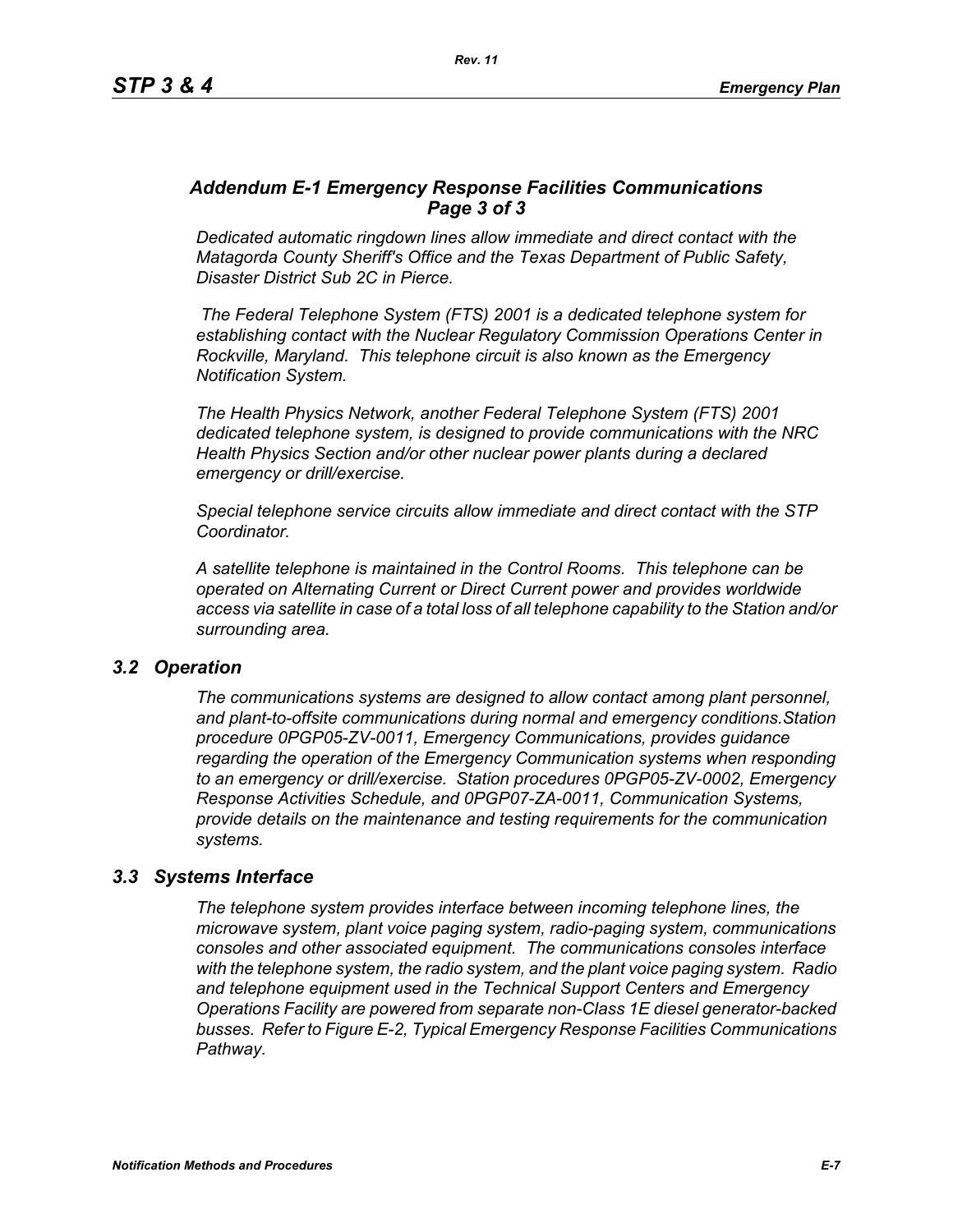

*Notification Methods and Procedures* 

*STP 3 & 4*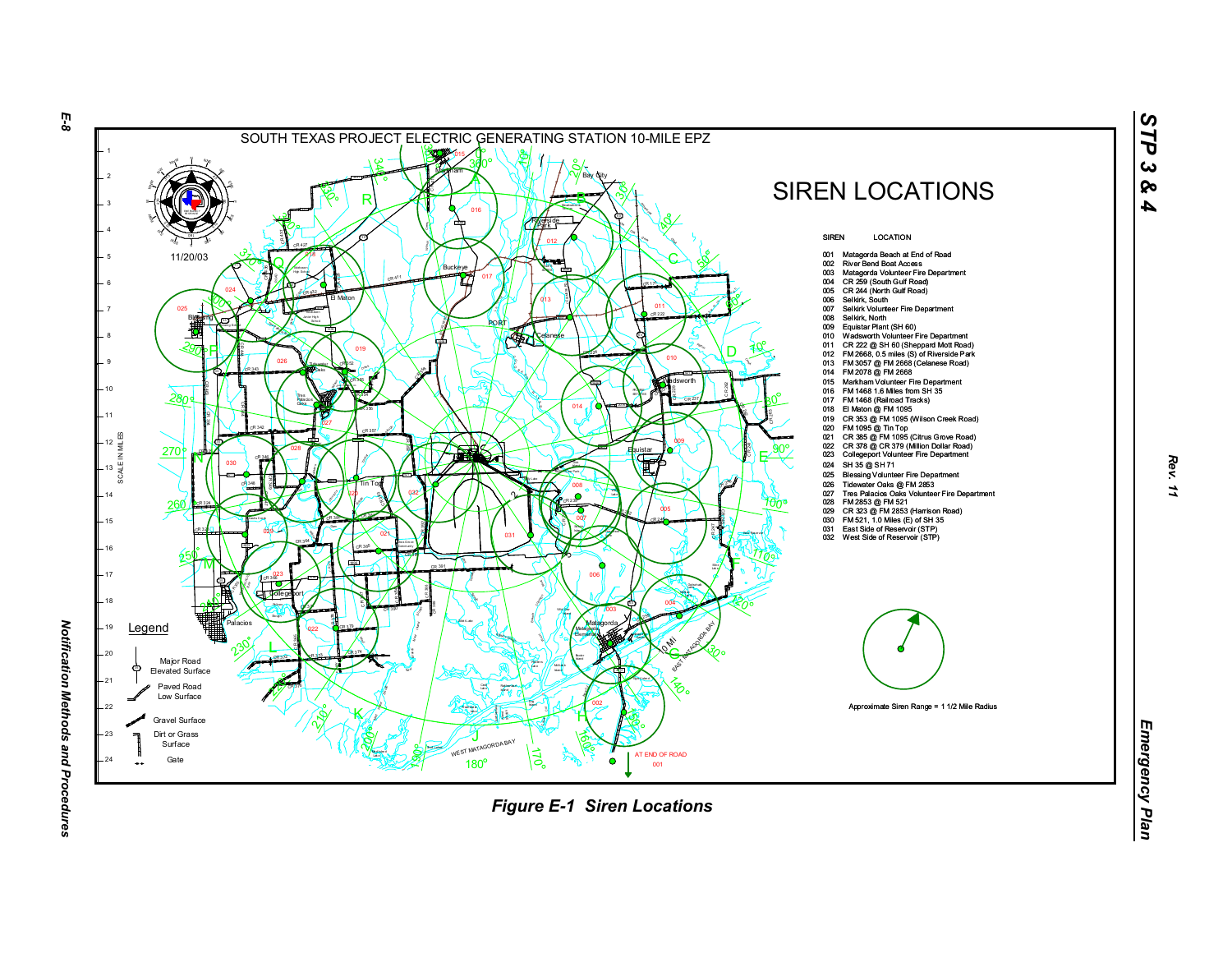

*Figure E-2 Typical Emergency Response Facilities Communications Pathway*